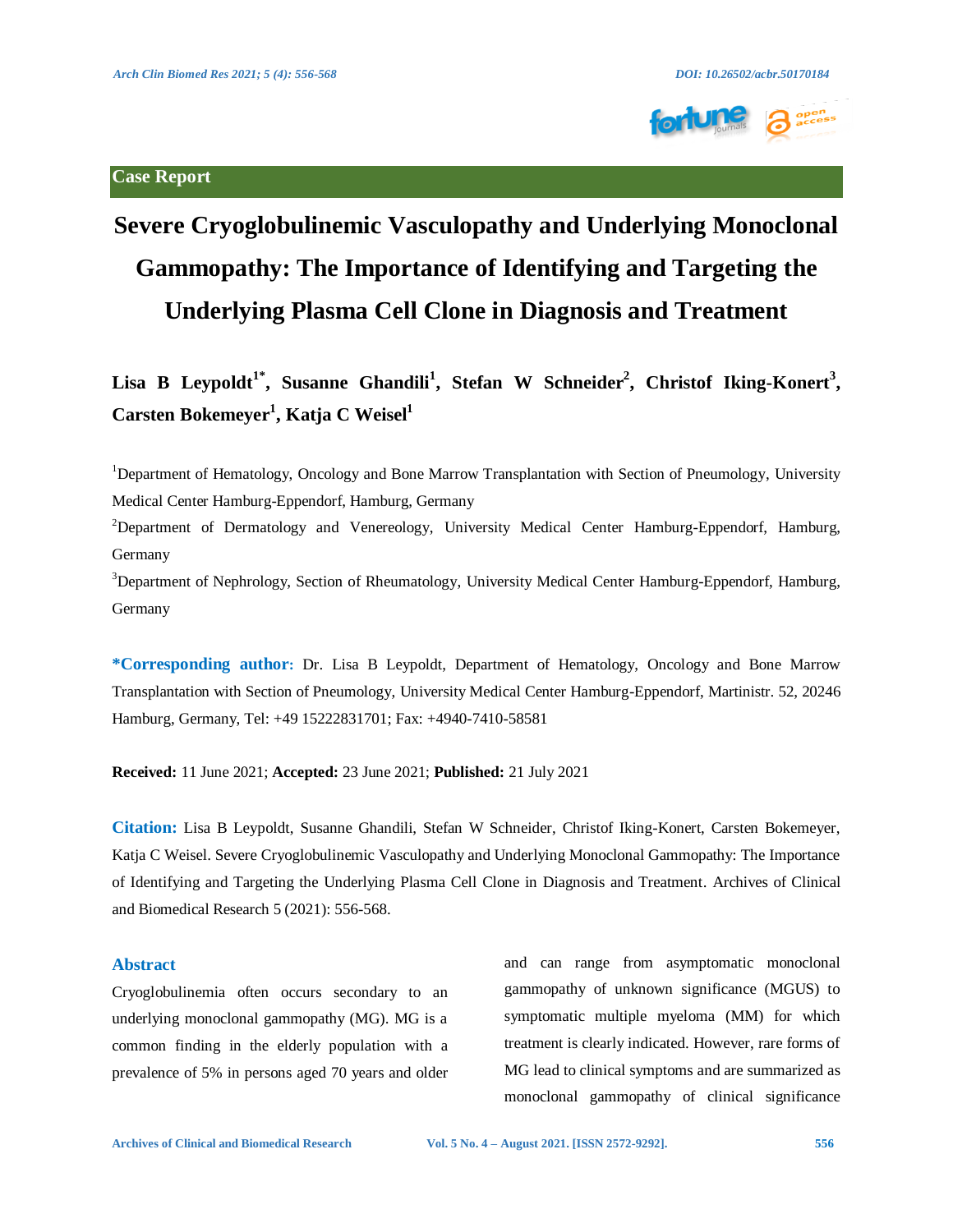(MGCS). Here, no clear treatment recommendations exist, treatment ranges from symptomatic treatment of paraneoplasia to causal treatment of the underlying plasma cell clone. Here, we report an exemplary case of a 74-year-old female with MG and cryoglobulinemic vasculopathy seriously affecting skin and peripheral nervous system accompanied by severe pain. First- and second-line treatments with conventional immunosuppressive agents and B cell depleting therapy did not lead to sustained remission. After identifying MG as the potential underlying cause MGCS was considered. As symptoms were markedly affecting quality of life, myeloma-derived treatment with anti-CD38 antibody daratumumab, lenalidomide and dexamethasone was initiated and subsequently clinical symptoms and laboratory cryoglobulinemia resolved. In conclusion, this case report shows for the first time that daratumumabbased treatment of MGCS can be effective and is well-tolerated.

**Keywords**: Monoclonal Gammopathy of Clinical Significance; Cryoglobulinemia; Vasculopathy; Polyneuropathy; Daratumumab; Lenalidomide

# **1. Introduction**

Monoclonal gammopathy is a frequent disorder in the older population and is characterized by the presence of a small fraction  $\left($  < 10%) of monoclonal plasma cells in the bone marrow leading to production of a monoclonal protein. It is present in about 5.3% of the population  $\geq$  70 years of age [1, 2]. In most cases, there is no immediate clinical impact of this finding and clinical surveillance is sufficient, leading to the definition of a monoclonal gammopathy of unknown significance (MGUS) [3, 4]. MGUS has a risk of about 1% per year to progress into Smoldering Myeloma (SM) or Multiple Myeloma (MM) [4], being defined by the presence of  $\geq 10\%$  monoclonal plasma cells (PC) in the bone marrow in combination without (SM) or with (MM) organ dysfunctions or certain laboratory abnormalities indicating a high risk of progression (SLiM-CRAB criteria) (Table 1) [5]. Anti-myeloma treatment is undoubtedly indicated once a diagnosis of MM is reached, with additional growing evidence for early treatment initiation also in high-risk SM patients although there is no approved treatment indication yet [6].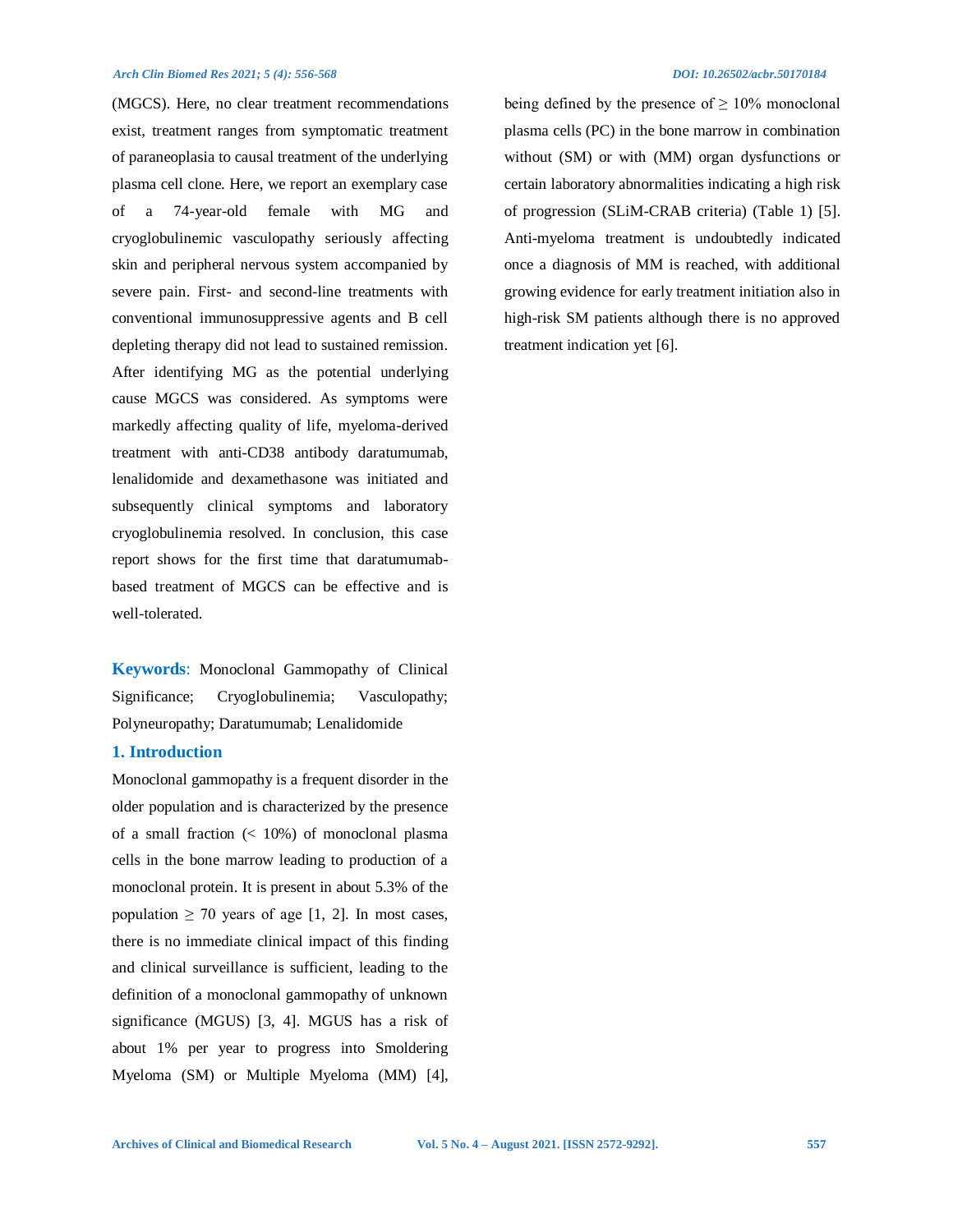|                                                   | <b>MGUS</b>             | <b>MGCS</b>        | <b>SMM</b>           | <b>MM</b>   |
|---------------------------------------------------|-------------------------|--------------------|----------------------|-------------|
| Monoclonal protein                                | $<$ 3g/dl (serum)       | $<$ 3g/dl (serum)  | $\geq$ 3g/dl (serum) | detectable  |
|                                                   | and                     | and                | and/or               |             |
|                                                   | $500$ mg/24h<br>$\,<\,$ | 500mg/24h<br>$\lt$ | 500mg/24h<br>$\geq$  |             |
|                                                   | (urine)                 | (urine)            | (urine)              |             |
|                                                   | and / or                | and / or           | and / or             | and         |
| Monoclonal plasma cell bone marrow                | $< 10\%$                |                    | 10-60%               | $\geq 10\%$ |
| infiltration                                      |                         |                    |                      |             |
|                                                   | and                     |                    | and                  | and         |
| End organ damage                                  | no evidence             | Evidence of end-   | no evidence          | evidence    |
| SLiM-CRAB criteria (60% bone marrow               |                         | damage<br>organ    |                      |             |
| infiltration, SFLC ratio $\geq 100$ , $> 1$ focal |                         | related to mono-   |                      |             |
| lesion $\geq$ 5 mm on MRI, hypercalcemia,         |                         | clonal gammopa-    |                      |             |
| renal insufficiency (creatinine $\geq 2mg/dl$ or  |                         | thy (e.g. histopa- |                      |             |
| GFR < 40ml/min), anemia (Hb <10 g/dl              |                         | thologically,      |                      |             |
| or $\geq$ 2g/dl below lower limit of normal),     |                         | clinically [vascu- |                      |             |
| bone lesions $( \geq 1)$ osteolytic lesions on    |                         | litis, neuropathy, |                      |             |
| imaging)                                          |                         | nephropathy])      |                      |             |

GFR: glomerular filtration rate; Hb: haemoglobin; MGCS: monoclonal gammopathy of clinical significance; MGUS: monoclonal gammopathy of unknown significance; MM: Multiple Myeloma; MRI: magnetic resonance imaging; SFLC: serum free light chain; SMM: Smoldering Multiple Myeloma;

**Table 1:** Types of monoclonal gammopathies according to IMWG criteria and Ferman et al. [5, 7].

A small percentage of patients with MGUS are presenting with various clinical symptoms. This disorder has been characterized as monoclonal gammopathy of clinical significance (MGCS), most often of renal significance (MGRS), where the underlying PC clone causes organ damage due to the toxicity of its monoclonal immunoglobulins (Igs) [7]. Recommendations on the diagnosis and management of monoclonal gammopathies have been made by the European Myeloma Network (EMN) and others [8, 9]. Nonetheless, identification of monoclonal

gammopathy as the underlying cause for various clinical phenomena is often challenging and due to potential toxicities, patients and physicians often refrain from specific anti-myeloma treatment. Here, we present the case of a 74-year-old woman with MGCS resulting in severe cryoglobulinemic occluding vasculopathy with ulcera and polyneuropathy who highly benefitted from antimyeloma treatment with the combination of the anti-CD38 antibody daratumumab with lenalidomide and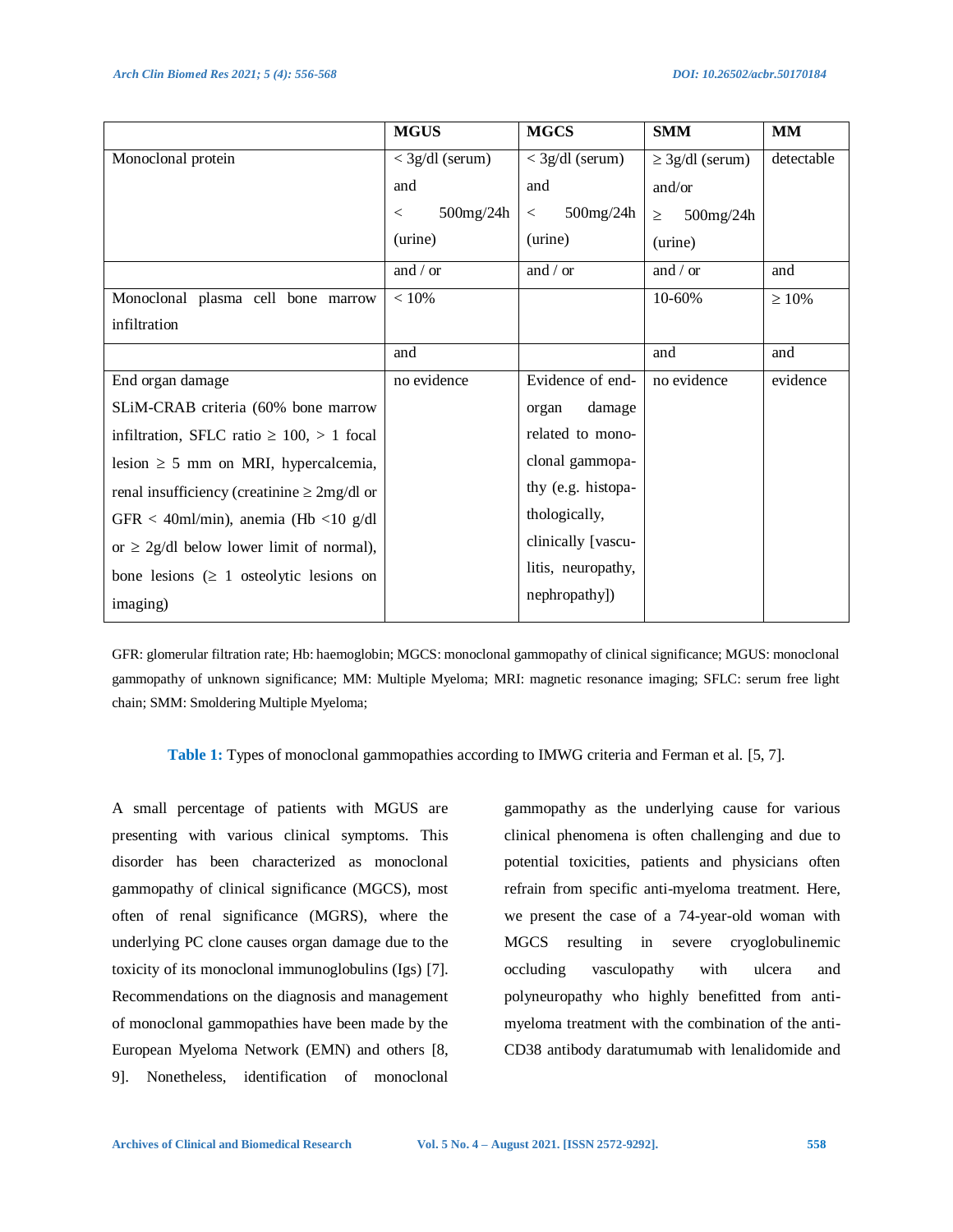dexamethasone, after several immunosuppressive treatments beforehand had failed.

# **2. Case Report**

A 74-year-old female patient was first diagnosed with cryoglobulinemia in December 2018 when she presented at the rheumatology department with raynaud's phenomenon, purpura and severe pain of the lower extremities, aggravated by cold exposure as well as peripheral polyneuropathy. Physical examination showed bilateral livedo and finely spotted non-palpable purpura of the lower limbs as well as symmetrical sensory deficit of the feet but was otherwise normal. A full rheumatologic workup showed positive results for monoclonal cryoglobulins as well as a concomitant monoclonal gammopathy type IgG kappa, other tests remained normal. Monoclonal protein level was not quantified, serum free light chains (SFLC) were within normal ranges (kappa: 18,77 mg/l, lambda: 7,65 mg/l) and bone marrow infiltration was slightly elevated but otherwise without convincing correlate for pathological monoclonal gammopathy (8% CD38 and CD138-positive and CD56-negative plasma cells, normal SFLC ratio). Since none of the SLiM-CRAB criteria were fulfilled, MGUS was diagnosed. In addition, there was no evidence of chronic or past infection with hepatitis B or C or human immunodeficiency virus (HIV) and no signs of autoimmune disease (e.g. negative results for ANAs, ANCAs, complement C3 and C4, rheumatoid factor). A computerized tomography (CT) excluded osteolyses or other underlying neoplastic disease. A diagnosis of a MGUS associated cryoglobulinemic occluding vasculopathy was made.

Symptomatic treatment with corticosteroids (20 mg prednisone/d) was initiated and resulted in quick clinical response, especially pain markedly improved. However, due to progressive polyneuropathy, treatment was intensified by addition of cyclophosphamide (500 mg i.v. every two weeks) in January 2019. Prednisone down tapering took place in parallel. After six planned doses of cyclophosphamide (equalling 3 g in total) until May 2019, neurological examination showed stable but not improved polyneuropathy. Cryoglobulins were still highly positive. In addition, cyclophosphamide treatment led to significant side effects with severe nausea and was overall not well tolerated. Subsequently, immunosuppressive treatment was changed to azathioprine in June 2019 at a starting dose of 50 mg/d orally for the first two weeks and then raised to 100 mg/d, with a final dose of 125 mg/d after another month. Treatment with azathioprine was well tolerated, the disease and symptoms temporarily sufficiently controlled.

In January 2020, the patient presented with again worsening of now severe polyneuropathy with paraesthesia and loss of fine motor skills. In parallel, she developed life-quality affecting myalgic pain and new skin lesions. Neurologic workup showed mononeuritis multiplex with maximum manifestation of *Nn. ulnares* (left > right), for the first time in this patient marking neuropathy of the upper extremities. Azathioprine treatment was discontinued and an emergency seven-day course of prednisone 60 mg/d was initiated. Decision was made to initiate treatment with rituximab as monoclonal antibody directed against CD20 to eliminate pathological B cell clones and was first given in January 2020 (rituximab 1000 mg i.v.), followed by a second dose two weeks later. Prednisone doses were tampered down in parallel.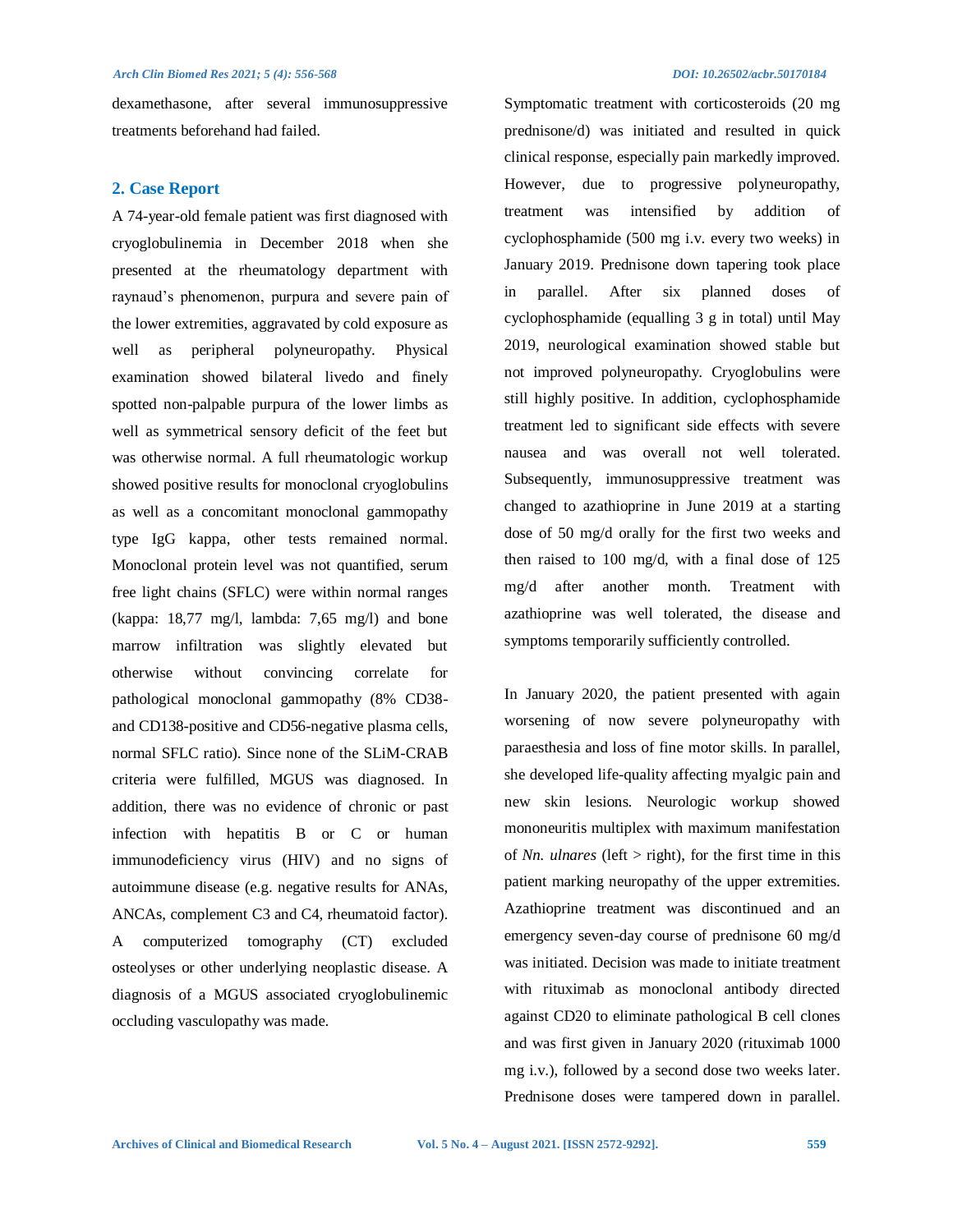The treatment was well tolerated and led to a temporary clinical improvement of polyneuropathy.

Once again though, in May 2020, symptoms worsened. Physical examination showed livedo and purpura of the legs bilaterally, apart from polyneuropathy of all extremities. Dermatologic lesions were also progressing into ulcera of the lower limbs around the *Malleoli mediales* bilaterally with severe pain. The patient was transferred to our haematology-oncology department for further diagnostic and therapy under the rationale of the monoclonal gammopathy being of clinical importance. Full diagnostic workup to assess both floridity of the vasculopathy and also a possible progression into Smoldering Myeloma or Multiple Myeloma was done. Electroneurography confirmed markedly worsened, severe axonal-motoric and sensitive neuropathy of the lower and axonalsensorimotoric neuropathy of the left arm, corresponding to the patient's symptoms. In addition, several large ulcerations on the lower extremities were noted in the physical examination (Figure 1A-C).

Cryoglobulinemic precipitation was highly positive and consisted fully (100 %) of monoclonal protein IgG kappa, indicating the clinical impact of the monoclonal protein. Immunofixation in the serum was positive for the known IgG kappa monoclonal protein, serum electrophoresis showed low level monoclonal protein (3 g/l). 24-hour urine analysis showed normal results; SFLC were slightly elevated (kappa 27,53 mg/l, ratio 7,71). MRI of the whole body revealed several older lesions of degenerative nature but no clear bone lesions or extramedullary manifestations typical for myeloma. A fresh bone marrow aspiration and biopsy showed less than 10 %

plasma cell infiltration, but these were of monoclonal origin as confirmed by chromogenic in situ hybridization (CISH) analysis showing clonal kappa light chain restriction. Thus, the monoclonal plasma cell disorder was formally still characterized as MGUS. However, due to the clinical course of the patient with insufficient success of general immunosuppressive treatment and the cryoglobulinemic precipitation consisting fully of the pathologic Ig, we reasoned the cryoglobulinemic occluding vasculopathy being caused and driven by the monoclonal gammopathy of *clinical* significance. Thus, a myeloma-directed treatment with the monoclonal antibody daratumumab directed against CD38 in combination with the immunomodulatory drug lenalidomide and dexamethasone (DRd) as introduced for treatment of transplant-ineligible newly diagnosed MM patients in the pivotal MAIA trial was initiated in August 2020 [10].

Within the first cycle, a pruritic rash of the upper body and head occurred as a common side effect of lenalidomide. It was handled with temporary discontinuation of lenalidomide, application of antihistaminic drugs and subsequent dose reduction of lenalidomide. With this adapted dose regimen, DRd treatment was well tolerated without any further complications or side effects. Monoclonal protein dissolved, SFLC normalized within weeks and cryoglobulin testing became negative for the first time. Moreover, and most importantly, the patient benefitted enormously clinically within short notice as shown in Figure 2A-C with complete wound healing of the leg ulcerations and improvement of polyneuropathy. The patient's performance status has constantly improved; she continues DRd treatment to date, lesions have fully healed (Figure 3).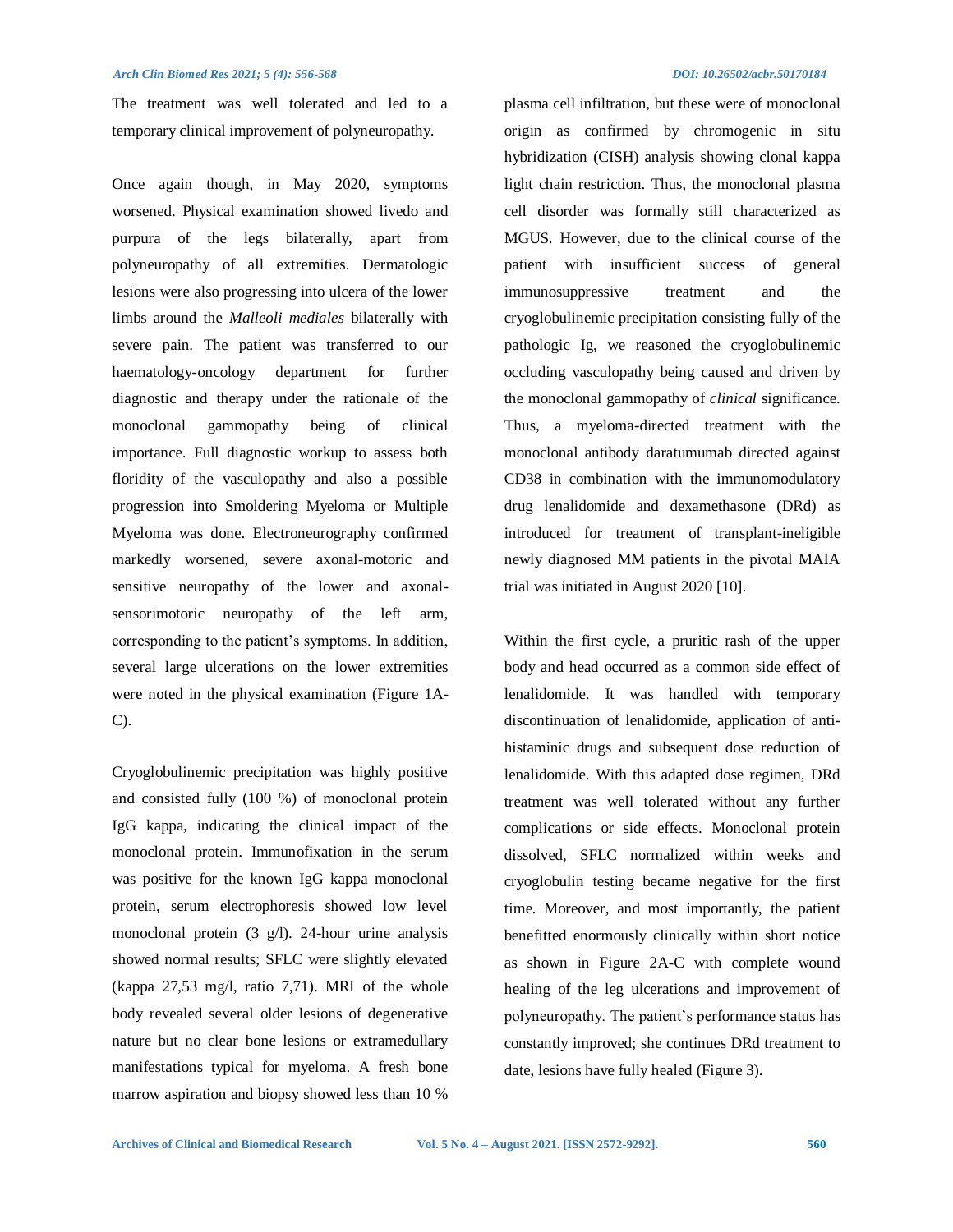

**Figure 1A:** ulceration and livedoid brownish pigmentation on left foot below Malleolus medialis.



**Figure 1B:** Livedoid brownish pigmentation and ulcerations around right Malleolus medialis.



**Figure 2A:** left lower leg; resolving ulcerations 8 weeks after initiation of DRd treatment.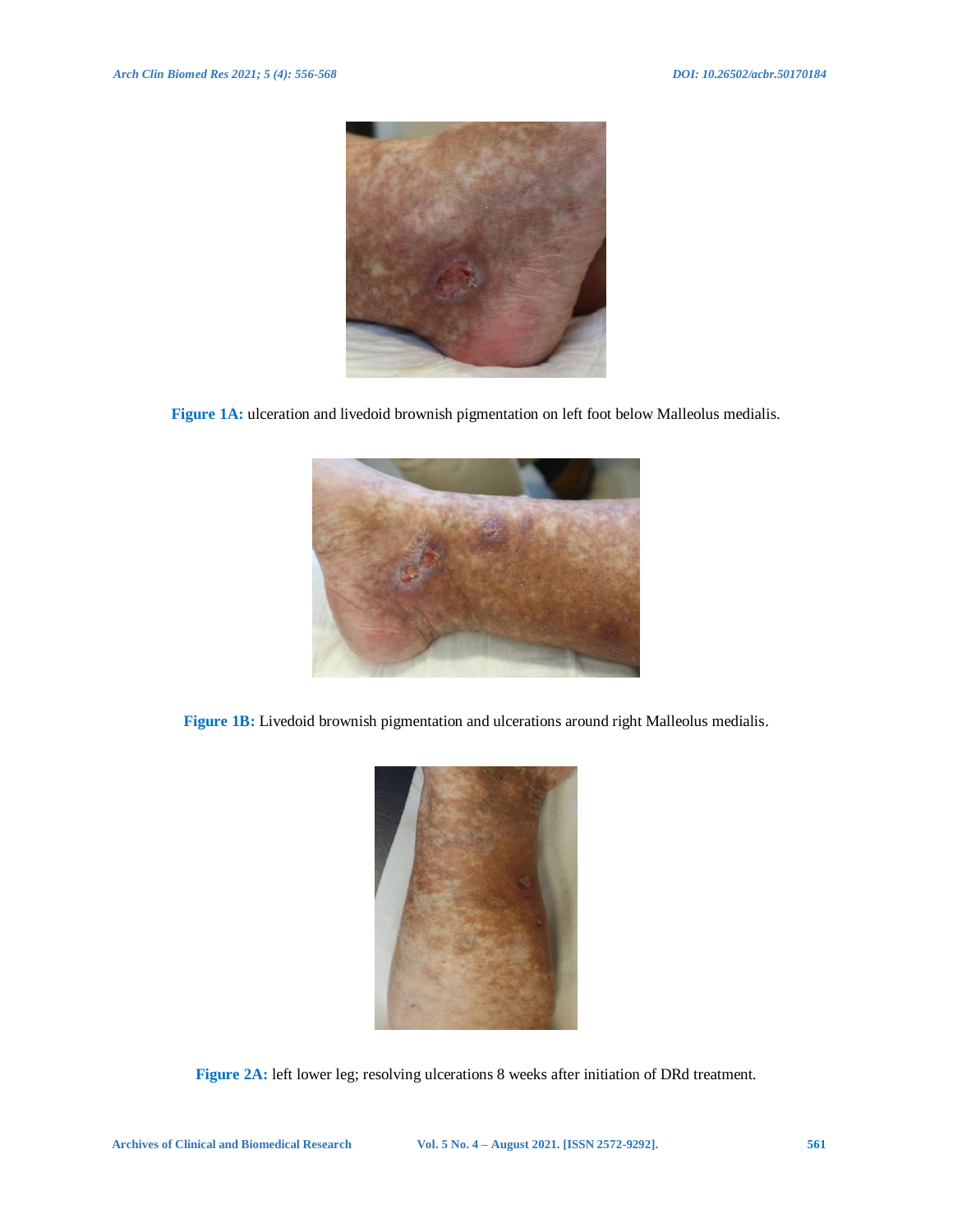

**Figure 2B:** Right lower leg: resolving skin lesions 8 weeks after initiation of DRd treatment.



**Figure 3A:** Scarred healing (atrophie blanche) of former ulceratic lesions.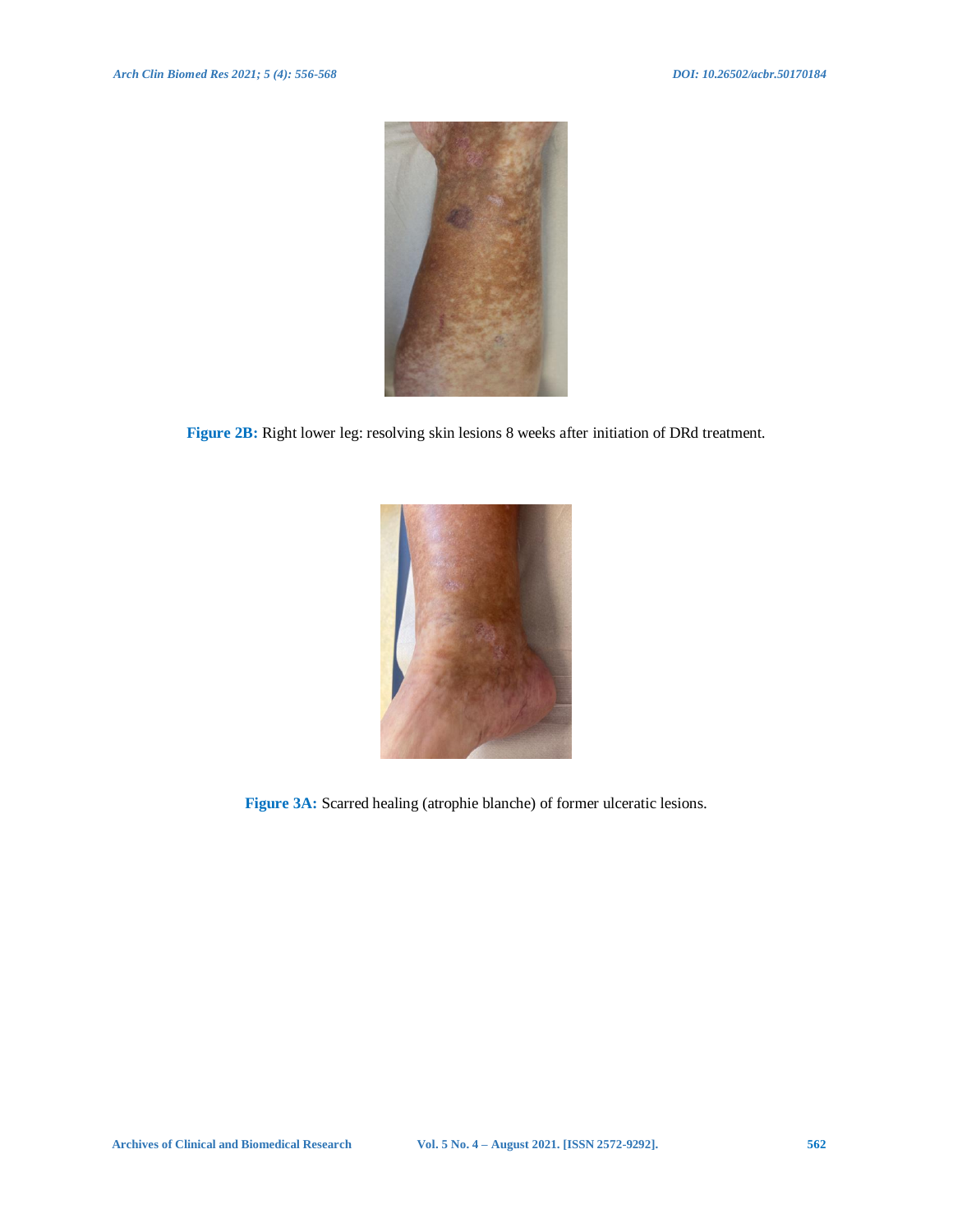

**Figure 3B:** Scarred healing (atrophie blanche) of former ulceratic lesions.

# **3. Discussion**

Cryoglobulinemia is a disorder characterized by the presence of cryoprecipitation e.g. the precipitation of blood proteins called cryoglobulins at temperatures below 37°C [11, 12]. These cryoglobulins are abnormal immunoglobulins generated by clonal B cell expansion, prevalence of cryoglobulinemia is estimated at 1 in 100,000 [12, 13]. There are three main categories of cryoglobulinemia based on the Ig composition (Table 2) [11]: in type I cryoglobulinemia, as is present in the depicted case, cryoglobulins consist of *monoclonal* Igs and thus this type often develops secondary to MGUS, MGCS, SM, MM or other B cell neoplasia [11, 12, 14]. Type I accounts for about 5-25% of cryoglobulinemias. Type II and III cryoglobulinemia are characterized by *mixed* cryoglobulins consisting of either a mixture of monoclonal IgM and polyclonal IgG (type II) or completely polyclonal Igs (type III) [11]. Both type II and III are strongly associated with infectious diseases, most often hepatitis C virus infection, or autoimmune disorders like Sjögren's syndrome (Table 2) [12, 13].

The mere presence of circulating cryoglobulins does not always cause symptoms, but up to 50% of patients eventually develop clinical signs, most frequently skin changes, arthralgia, myalgia and weakness [14, 15], as was the case in our patient depicted above. Dermatologic symptoms most often present as livedo reticularis, purpura, Raynaud's phenomenon, acrocyanosis or even ulcera of the extremities [14, 16, 17]. In case of a palpable purpura, skin lesions indicate a small vessel vasculitis whereas ulcerations and purpura mainly indicate an occluding vasculopathy of small or medium-sized vessels. Pathophysiological this is caused by a precipitation of monoclonal cryoglobulins thereby obstructing blood vessels, as typically seen in type I, as was the case in the patient described above. Palpable purpura indicate a small vessel vasculitis as in immune complex-mediated vasculitis in mixed cryoglobulinemia, type II/III [12].

The typical symptom complex in occluding cryoglobulinemic vasculopathy of Type I cryoglobulinemia consists of purpura, severe pain (often reaching 10/10 in pain scale) and ulceratic lesions, but livedoid pigmentation and gangrene can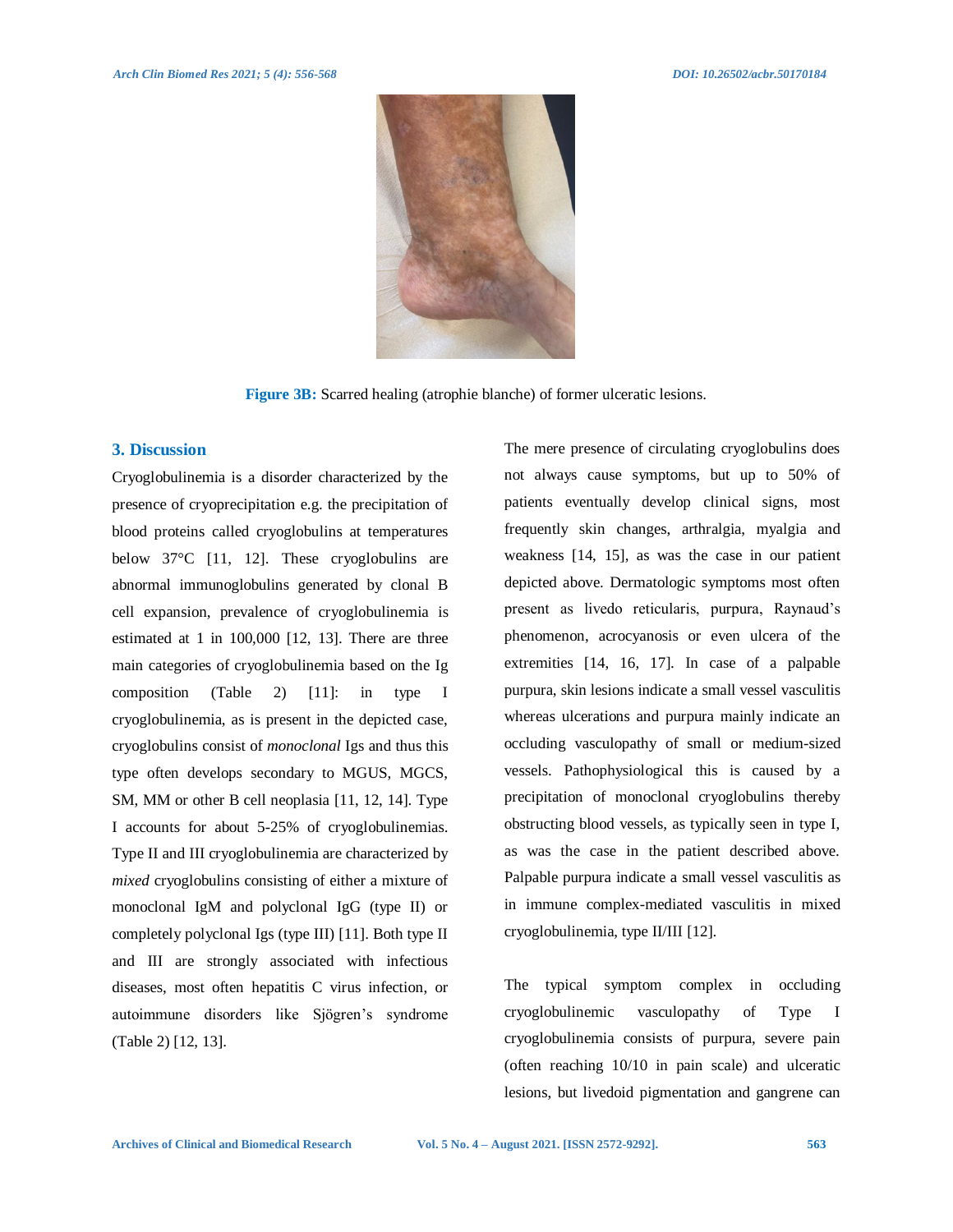also occur [18]. Joint pain or arthralgia marks another typical symptom in up to 50% of patients, mainly affecting bilateral wrists or hands and knees without signs of overt arthritis [13]. Improvement of pain is typically the first indicator of successful and effective treatment and may thus be used for treatment evaluation [18]. Neurologic symptoms are common in cryoglobulinemia, particularly involvement of peripheral nerves as sensory or sensorimotoric polyneuropathy in up to 50% of patients [13, 14, 17]. Paraesthesiae with burning sensation in the lower limbs typically occurs first but may progress into motor loss in later stages.

Other clinical presentations include renal involvement or rarely gastrointestinal, cardiac or central nervous involvement or hyperviscosity syndrome [13, 16]. The latter occurs mainly in type I cryoglobulinemia and due to urgent need for treatment to prevent further organ damage its identification is of high importance [12, 16]. Typical symptoms include headache, dizziness, confusion, visual changes, hearing loss, or epistaxis. If cryoglobulinemia is suspected due to typical clinical presentation, a full diagnostic workup should be initiated to confirm diagnosis, rule out differential diagnoses and identify a possible underlying cause. Primarily, cryoglobulins need to be detected and characterized for which delicate handling of the probe is essential to prevent false-negative results. The probe needs to be taken and constantly kept at body temperature (37°C) until and including centrifugation in the laboratory, otherwise cryoglobulins may precipitate beforehand, leading to false-negative tests. After detection of cryoglobulins, these should be further characterized by (immuno) electrophoresis to identify the exact type of cryoglobulinemia [13]. Once the type of cryoglobulin

is identified (type I-III), adequate diagnostic workup should be initiated, including testing for hepatitis C (or other infections) and autoimmune diseases in types II and III, respectively. For type I cryoglobulinemia, a search for underlying hematologic malignancies is warranted. This should especially include full workup for monoclonal gammopathies and myeloma, as depicted in Table 3.

Treatment recommendations typically include general immunosuppressive treatment with steroids and alkylating agents such as cyclophosphamide, especially in situations of high disease activity to quickly alleviate symptoms and prevent further organ damage [12, 14, 17]. More recently, B cell depleting antibody treatment with rituximab was introduced to eliminate the pathological antibody-producing B cell clones [12, 14, 17]. In cases of associated hematologic disease, treatment in type I cryoglobulinemia should be directed at the underlying malignancy including chemotherapy combinations in non-hodgkin lymphoma. In monoclonal plasma cell disorders, several case reports and some (retrospective) clinical trials showed effectiveness of proteasome inhibition, particularly bortezomib, or immunomodulatory drugs such as thalidomide and lenalidomide [14, 17, 19]. In mixed cryoglobulinemia, the underlying disease should be targeted, too.

In case of hepatitis C virus infection, adequate antiviral treatment is recommended and successful treatment generally also leads to improvement of cryoglobulinemia. However, in case of persisting or severe symptoms, general immunosuppressive treatment with rituximab or alkylating agents and corticosteroids are still valuable options [20].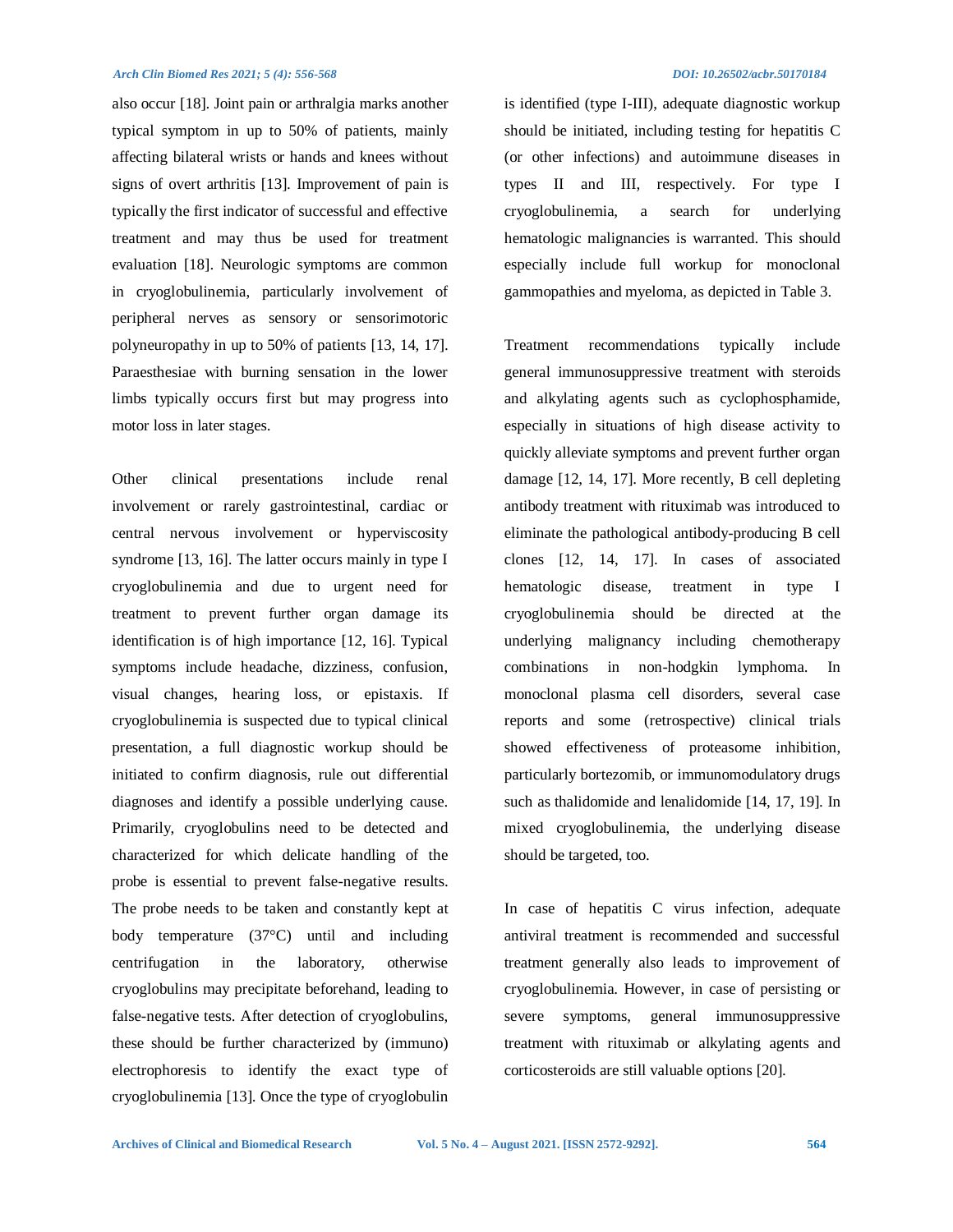|                          | type I                       | type II                  | type III                     |  |
|--------------------------|------------------------------|--------------------------|------------------------------|--|
| Cryoglobulin             | Monoclonal immunoglobulins   | Monoclonal<br>lgM<br>and | Polyclonal<br>lgM<br>and     |  |
|                          |                              | polyclonal lgG           | polyclonal lgG               |  |
| Type of monoclonal Ig    | IgM > IgG > IgA              | $IgM++(Kappa>>Lambda)$   |                              |  |
| underlying<br>Associated | hematologic malignancies (B) | Hepatitis C hepatitis B, | autoimmune disease (Sjögre-  |  |
| disorders                | neoplasia, MGUS, M.<br>cell  | HIV and others           | n's syndrome, Systemic Lup-  |  |
|                          | Waldenström, MM and others)  |                          | us erythematodes and others) |  |

HIV: human immunodeficiency virus; Ig: immunoglobulin; MGUS: monoclonal gammopathy of unknown significance; MM: Multiple Myeloma

# **Table 2:** Types of cryoglobulinemia [11-13].

|                    | <b>Diagnostics</b>                                                                      |  |  |
|--------------------|-----------------------------------------------------------------------------------------|--|--|
| <b>Blood</b>       | Complete blood count incl. differential blood counts                                    |  |  |
|                    | Electrolytes incl. $Ca^{2+}$ (corrected)                                                |  |  |
|                    | Renal function parameter (GFR according to CKD-EPI or MDRD)                             |  |  |
|                    | LDH, β2-microglobulin, albumin, whole protein, transaminases, CRP                       |  |  |
|                    | Serum protein electrophoresis and immunofixation                                        |  |  |
|                    | Immunoglobulins: IgG, IgA, IgM (IgD in case of IgD-MM)                                  |  |  |
|                    | SFLC $(\kappa \text{ und } \lambda)$ and ratio                                          |  |  |
|                    | peripheral blood smear (cytomorphology)                                                 |  |  |
| 24-hour-urine      | Proteinuria (whole protein, albumin)                                                    |  |  |
|                    | Urine protein electrophoresis and immunofixation                                        |  |  |
| <b>Bone marrow</b> | Aspiration: cytomorphology, flow cytometry, cytogenetics (FISH for at least $t(4;14)$ , |  |  |
|                    | del17p13, gain 1q21, t(14;16))                                                          |  |  |
|                    | Biopsy (histology)                                                                      |  |  |
| <b>Imaging</b>     | Osteo-CT (Low-dose whole body-CT)                                                       |  |  |
|                    | Whole body-MRI                                                                          |  |  |

CKD-EPI: Chronic Kidney Disease Epidemiology Collaboration; CRP: C reactive protein; CT: computerized tomography; FISH: fluorescence in situ hybridization; GFR: glomerular filtration rate; LDH: lactate dehydrogenase; MDRD: modified diet in renal disease; MRI: magnetic resonance imaging; SFLC: serum free light chain

**Table 3:** Suggested workup for diagnosis of monoclonal plasma cell disorder (5).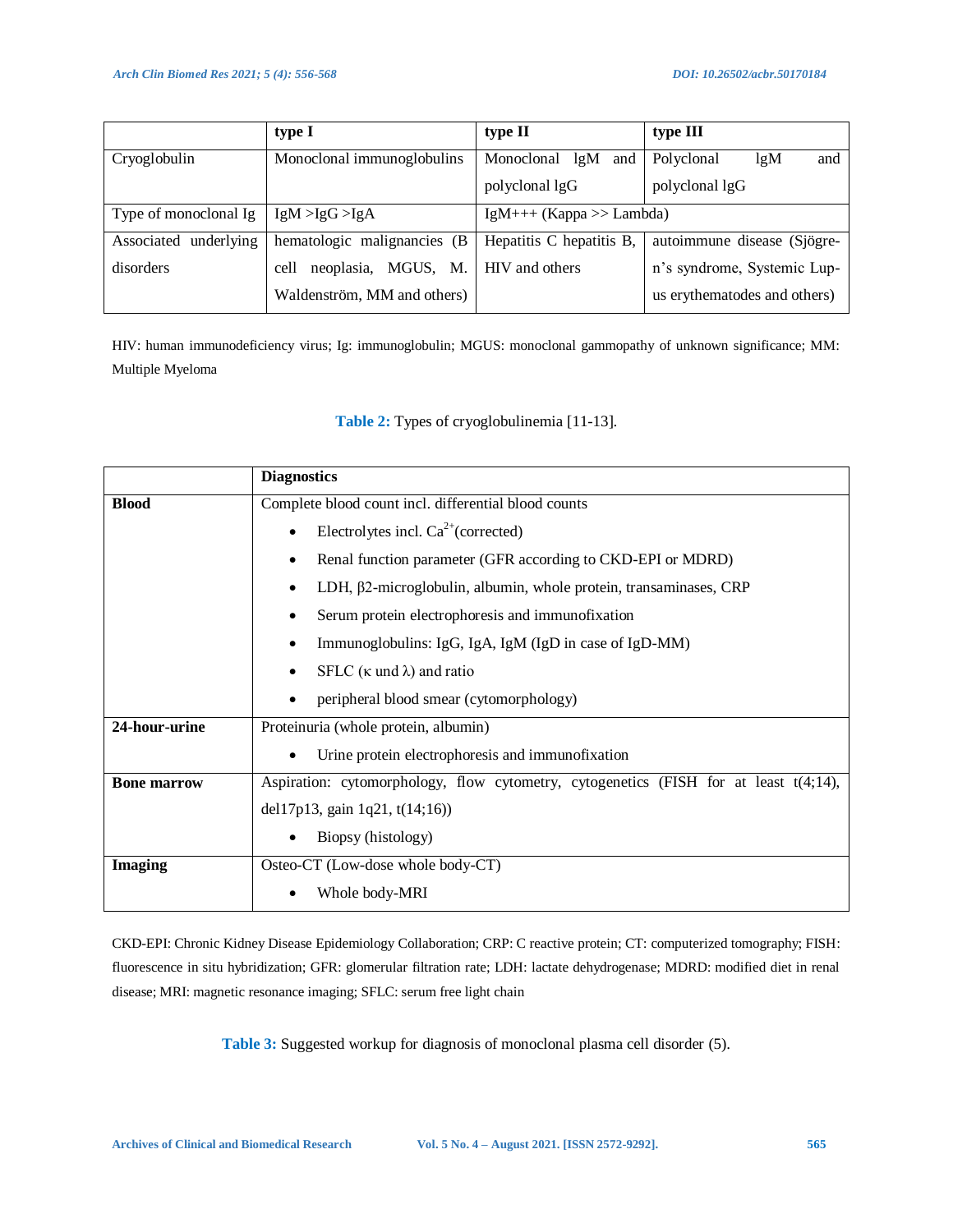#### **4. Conclusion**

Even a monoclonal gammopathy that can hardly be identified as such due to very low-level presence may cause severe clinical problems and organ dysfunction secondary to cryoglobulinemic vasculopathy and should then be classified as MGCS. In the above presented case, initial treatment approaches with immunosuppressive treatment failed as well as the biological approach with B cell depletion with rituximab or showed only short-term temporary improvement. By identifying the underlying MG as likely cause of the severe symptoms, treatment directly targeted at the plasma cell clone was initiiated, even though the monoclonal disorder did not fulfil any treatment indication according to IMWG criteria. Established treatment options with bortezomib and thalidomide, however, were no feasible options due to their significant risk of polyneuropathy in this patient with already existing severe polyneuropathy. Thus, we decided to initiate treatment with the monoclonal antibody daratumumab directed at CD38 on plasma cells, in combination with lenalidomide and dexamethasone. To our knowledge, this is the first report of a patient treated successfully with daratumumab for cryoglobulinemic vasculopathy due to MGCS. As reported above, DRd treatment resulted in quick and impressive clinical response and was well-tolerated, making it an easy and effective treatment option. Thus, therapy targeted at specifically erasing the malignant plasma cell clone with substances used in MM treatment such as monoclonal anti-CD38 antibodies should be initiated early on to alleviate clinical symptoms and prevent further organ damage in MGCS patients.

# **Conflicts of Interest**

Dr. Leypoldt reports non-financial support and personal fees from GSK, non-financial support from Abbvie, outside the submitted work.

Dr. Ghandili has nothing to disclose.

Prof. Dr. Schneider has nothing to disclose

Dr. Iking-Konert reports has nothing to disclose.

Prof. Dr. Bokemeyer reports personal fees from Sanofi Aventis, personal fees from Merck KgA, personal fees from Bristol-Myers Squibb, personal fees from Merck Sharp & Dohme, personal fees from Lilly Imclone, personal fees from Bayer Healthcare, personal fees from GSO Contract research, personal fees from AOK-Rheinland-Hamburg, personal fees from Novartis, outside the submitted work.

Prof. Dr. Weisel reports grants, personal fees and non-financial support from Amgen, personal fees and non-financial support from BMS, grants, personal fees and non-financial support from Celgene | A Bristol Myers Squibb Company, personal fees from Adaptive Biotech, grants, personal fees and nonfinancial support from Janssen, personal fees and non-financial support from GSK, personal fees from Karyopharm, grants, personal fees and non-financial support from Sanofi, personal fees and non-financial support from Takeda, personal fees from Oncopeptides, personal fees from Roche, outside the submitted work.

# **References**

1. Dispenzieri A, Katzmann JA, Kyle RA, Larson DR, Melton LJ, Colby CL, et al. Prevalence and risk of progression of lightchain monoclonal gammopathy of undetermined significance: a retrospective population-based cohort study. Lancet 375 (2010): 1721-1728.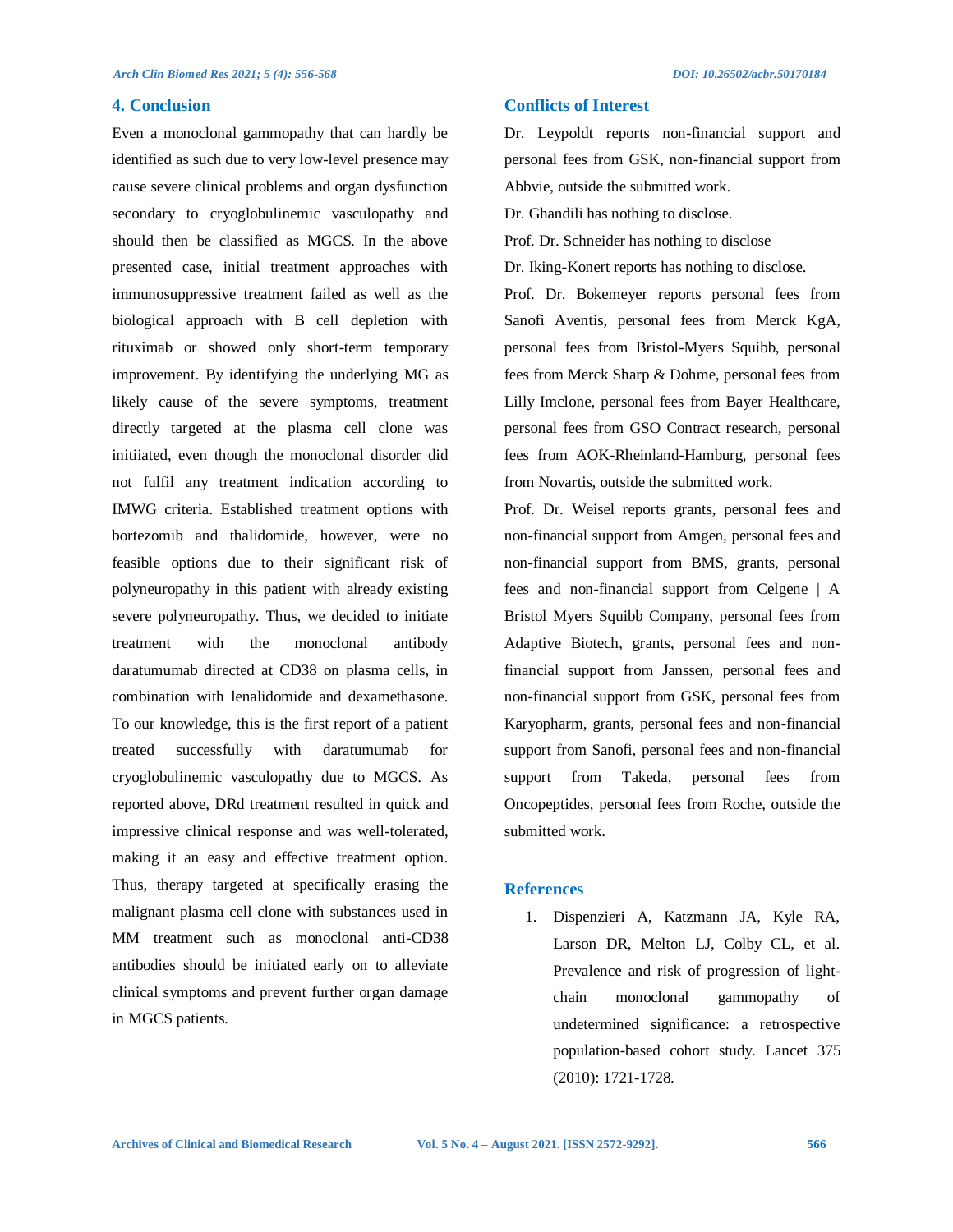- 2. Kyle RA, Therneau TM, Rajkumar SV, Larson DR, Plevak MF, Offord JR, et al. Prevalence of monoclonal gammopathy of undetermined significance. N Engl J Med. Massachusetts Medical Society 354 (2006): 1362-1369.
- 3. Kyle RA. Monoclonal gammopathy of undetermined significance. Natural history in 241 cases. Am J Med 64 (1978): 814-826.
- 4. Kyle RA, Larson DR, Therneau TM, Dispenzieri A, Kumar S, Cerhan JR, et al. Long-Term Follow-up of Monoclonal Gammopathy of Undetermined Significance. N Engl J Med. Massachusetts Medical Society 378 (2018): 241-249.
- 5. Rajkumar SV, Dimopoulos MA, Palumbo A, Bladé J, Merlini G, Mateos M-V, et al. International Myeloma Working Group updated criteria for the diagnosis of multiple myeloma. Lancet Oncol 15 (2014): e538 e548.
- 6. Mateos M-V, Kumar S, Dimopoulos MA, Gonzalez-Calle V, Kastritis E, Hájek R, et al. International Myeloma Working Group risk stratification model for smoldering multiple myeloma (SMM). Blood Cancer Journal Springer US 16 (2020): 1-11.
- 7. Fermand J-P, Bridoux F, Dispenzieri A, Jaccard A, Kyle RA, Leung N, et al. Monoclonal gammopathy of clinical significance: a novel concept with therapeutic implications. Blood 132 (2018): 1478-1485.
- 8. van de Donk NWCJ, Palumbo A, Johnsen HE, Engelhardt M, Gay F, Gregersen H, et al. The clinical relevance and management of monoclonal gammopathy of undetermined significance and related disorders: recommendations from the European

Myeloma Network. Haematologica 99 (2014): 984-996.

- 9. Go RS, Rajkumar SV. How I manage monoclonal gammopathy of undetermined significance. Blood 131 (2018): 163-173.
- 10. Facon T, Kumar S, Plesner T, Orlowski RZ, Moreau P, Bahlis N, et al. Daratumumab plus Lenalidomide and Dexamethasone for Untreated Myeloma. N Engl J Med 380 (2019): 2104-2115.
- 11. Brouet JC, Clauvel JP, Danon F, Klein M, Seligmann M. Biologic and clinical significance of cryoglobulins. A report of 86 cases. Am J Med 57 (1974): 775-788.
- 12. Ramos-Casals M, Stone JH, Cid MC, Bosch X. The cryoglobulinaemias. Lancet 379 (2012): 348-360.
- 13. Desbois AC, Cacoub P, Saadoun D. Cryoglobulinemia: An update in 2019. Joint Bone Spine 86 (2019): 707-713.
- 14. Harel S, Mohr M, Jahn I, Aucouturier F, Galicier L, Asli B, et al. Clinico-biological characteristics and treatment of type I monoclonal cryoglobulinaemia: a study of 64 cases. Br J Haematol. John Wiley & Sons, Ltd 168 (2015): 671-678.
- 15. Trejo O, Ramos-Casals M, García-Carrasco M, Yagüe J, Jiménez S, la Red de G, et al. Cryoglobulinemia: study of etiologic factors and clinical and immunologic features in 443 patients from a single center. Medicine (Baltimore) 80 (2001): 252-262.
- 16. Rossa Della A, Tavoni A, Bombardieri S. Hyperviscosity syndrome in cryoglobulinemia: clinical aspects and therapeutic considerations. Semin Thromb Hemost 29 (2003): 473-477.